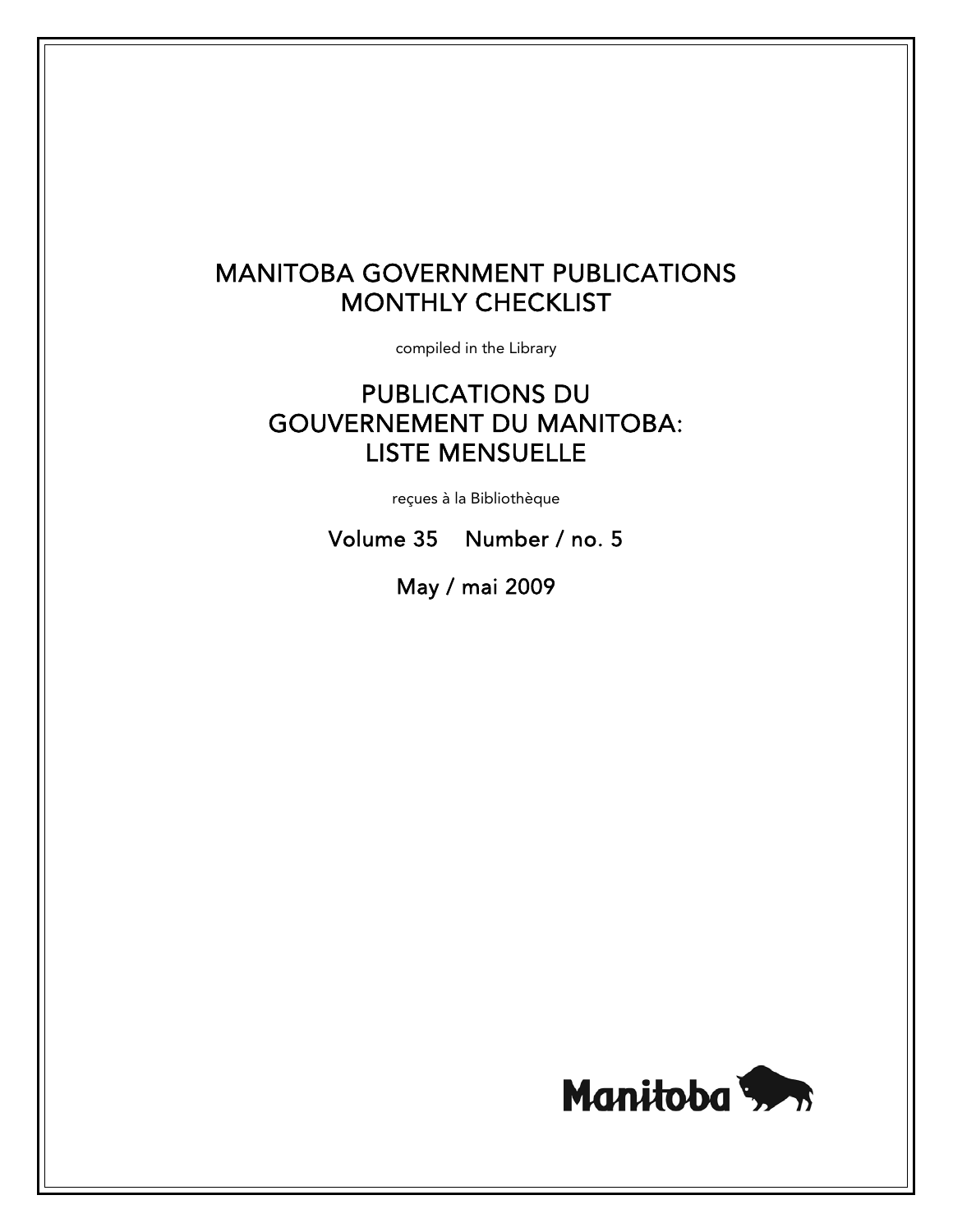## **MANITOBA GOVERNMENT PUBLICATIONS / PUBLICATIONS DU GOUVERNEMENT DU MANITOBA May / Mai 2009**

# *\*\*Monthly Checklist* **URLs**

 If the most current edition of a publication is available on the Internet, a URL is provided in the *Monthly Checklist* for that specific title and edition. Otherwise, the URL links only to the index page of a departmental or agency Web site where previous editions of the publication are found. The user is encouraged to refer back periodically to the index page until the most recent edition is posted there.

#### **\*\*Adresses URL dans la** *Liste mensuelle*

Si l'édition la plus récente d'une publication est disponible sur Internet, une adresse URL est fournie dans la *Liste mensuelle* pour le titre et l'édition spécifiques. Dans le cas contraire, l'adresse URL renvoie uniquement à la page d'index d'un ministère ou d'une agence ministérielle où l'on retrouve des éditions antérieures de la publication. L'usager devrait consulter régulièrement la page d'index jusqu'à ce que l'édition la plus récente y soit affichée.

# **OFFICIAL PUBLICATIONS / PUBLICATIONS OFFICIELLES**

\*The Manitoba gazette : part I, proclamations and government notices = Gazette du Manitoba : partie I, proclamations et avis du gouvernement. [No. 1] (1871)- . **CURRENT ED**.: Vol. 138, no. 19-23. (May 9 – June 6, 2009).

\*The Manitoba gazette: part II, regulations = Gazette du Manitoba : partie II, règlements. [No. 1] (1871)- .

**CURRENT ED**.: Vol. 138, no. 19-21. (May 9 – May 23, 2009). Subscription: \$83.55 part I and part II; \$55.70 part I or part II.

#### **Legislative Assembly / Assemblée législative**

\*Bills = Projets de loi. Winnipeg: Queen's Printer, 19-- (Price: \$150.00 + GST) New Bills: 33. The Appropriation Act, 2009 = Loi de 2009 portant affectation de crédits 34. The Loan Act, 2009 = Loi d'emprunt de 2009 35. The Municipal Conflict of Interest and Campaign Financing Act (Various Acts Amended) = Loi sur les conflits d'intérêts au sein des municipalités et le financement des campagnes électorales municipales (modification de diverses dispositions législatives) 36. The Manitoba Public Insurance Corporation Amendment Act (Enhanced Compensation for Catastrophic Injuries) = Loi modifiant la Loi sur la Société d'assurance publique du Manitoba (majoration de l'indemnisation en cas de lésions catastrophiques) 202. The Highway Traffic Amendment Act (Bicycle Helmets) = Loi modifiant le Code de la route (casques de bicyclettes) 214. The Elections Amendment  $Act = Loi$  modifiant la Loi électorale 215. The Elections Amendment and Elections Finances Amendment Act = Loi modifiant la Loi électorale et la Loi sur le financement des campagnes électorales 216. The Crown Appointment Review Act (Various Acts Amended) = Loi sur l'examen des nominations au sein des sociétés d'État (modification de diverses lois) 229. The Manitoba Public Insurance Corporation Amendment Act (Justice for Victims of Serious Automobile Accidents) = Loi modifiant la Loi sur la Société d'assurance publique du Manitoba

*Please order publications from issuing department Veuillez placer vos commandes auprès du ministère émetteur* (justice pour les victimes d'accidents d'automobile graves)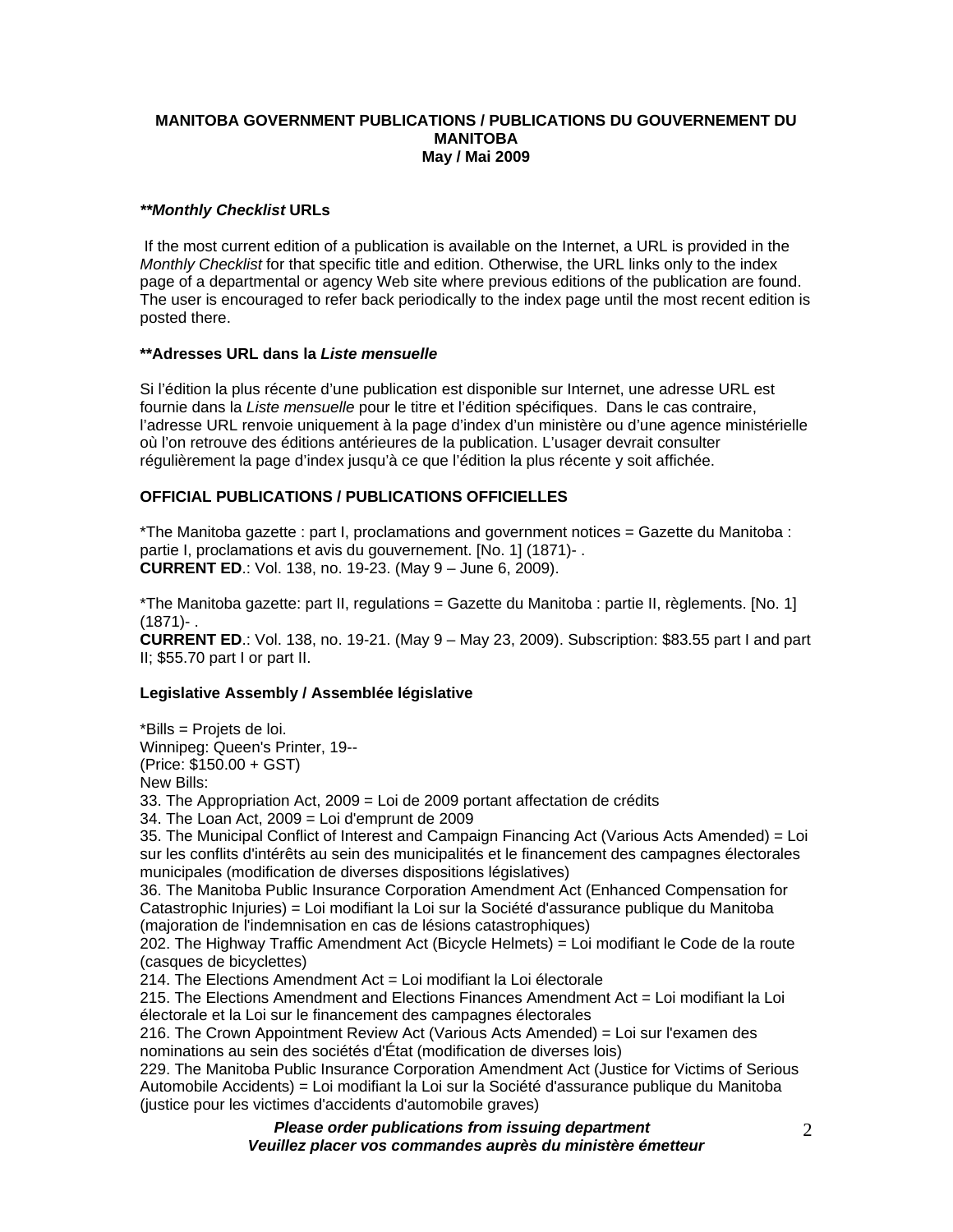235. The Pet Cemeteries and Crematoriums Act = Loi sur les cimetières et les crématoriums pour animaux de compagnie

236. The Child and Family Services Amendment Act = Loi modifiant la Loi sur les services à l'enfant et à la famille

237. The Amusements Amendment Act (Restrictions on Ticket Resale) = Loi modifiant la Loi sur les divertissements (restrictions applicables à la revente de billets)

238. The Service Animals Protection Act = Loi sur la protection des animaux d'assistance

Debates and proceedings: official report (Hansard) / Legislative Assembly of Manitoba. Winnipeg: Legislative Assembly of Manitoba, 1958- **CURRENT ED**.: no. 37-56 (May 6 – June 10, 2009; 3rd session, 39th Legislature, 2008/09).

**[http://www.gov.mb.ca/legislature/hansard/3rd-39th/calendar.html](https://www.gov.mb.ca/legislature/hansard/3rd-39th/calendar.html)**

Order paper and notice paper = Feuilleton et avis. Winnipeg: The Assembly, 19-- **CURRENT ED**.: no. 37-57 (May 6 – June 11, 2009; 3rd session, 39th Legislature, 2008/09) (Not for distribution). **[http://www.gov.mb.ca/legislature/house\\_biz/orderpaper.pdf](https://www.gov.mb.ca/legislature/house_biz/orderpaper.pdf)**

Votes and proceedings = Procès-verbal. Winnipeg: Legislative Assembly of Manitoba, 19-- **CURRENT ED**.: no. 35-55 (May 4 - June 9, 2009; 3rd session, 39th Legislature, 2008/09) (Not for distribution). **[http://www.gov.mb.ca/legislature/house\\_biz/3rd-39th/3rd-39th.html](https://www.gov.mb.ca/legislature/house_biz/3rd-39th/3rd-39th.html)**

## **Standing Committees**

Standing Committee on Crown Corporations. Winnipeg: The Standing Committee, 2003- **CURRENT ED**.: Vol. 61, no. 2 & 3 (May 4, 2009 - June 1, 2009) (Not for distribution) **[http://www.gov.mb.ca/legislature/hansard/2nd-39th/committee\\_calendar.html](https://www.gov.mb.ca/legislature/hansard/2nd-39th/committee_calendar.html)**

Standing Committee on Human Resources. Winnipeg: The Standing Committee, 2005- **CURRENT ED**.: Vol. 61, no. 1-2. (June 1-2, 2009) (Not for distribution) **[http://www.gov.mb.ca/legislature/hansard/3rd-39th/committee\\_calendar.html](https://www.gov.mb.ca/legislature/hansard/3rd-39th/committee_calendar.html)**

Standing Committee on Legislative Affairs. Winnipeg: Standing Committee on Legislative Affairs, 2003- **CURRENT ED**.: Vol. 61, no. 2&3 (May 25, 2009; June 2, 2009) (Not for distribution) **[http://www.gov.mb.ca/legislature/hansard/3rd-39th/committee\\_calendar.html](https://www.gov.mb.ca/legislature/hansard/3rd-39th/committee_calendar.html)**

Standing Committee on Public Accounts. Winnipeg: Standing Committee on Public Accounts, 1973- **CURRENT ED**.: Vol. 61, no. 6 (May 27, 2009) (Not for distribution) **[http://www.gov.mb.ca/legislature/hansard/3rd-39th/committee\\_calendar.html](https://www.gov.mb.ca/legislature/hansard/3rd-39th/committee_calendar.html)**

#### **AGRICULTURE, FOOD AND RURAL INITIATIVES / AGRICULTURE, ALIMENTATION ET INITIATIVES RURALES**

#### **Marketing and Farm Business Management**

Manitoba farmers' market guide. Winnipeg: Manitoba Agriculture, Food and Rural Initiatives, 2007- **CURRENT ED**.: 2009. **[http://www.gov.mb.ca/agriculture/food/upick/farm\\_mkt\\_web.pdf](https://www.gov.mb.ca/agriculture/food/upick/farm_mkt_web.pdf)**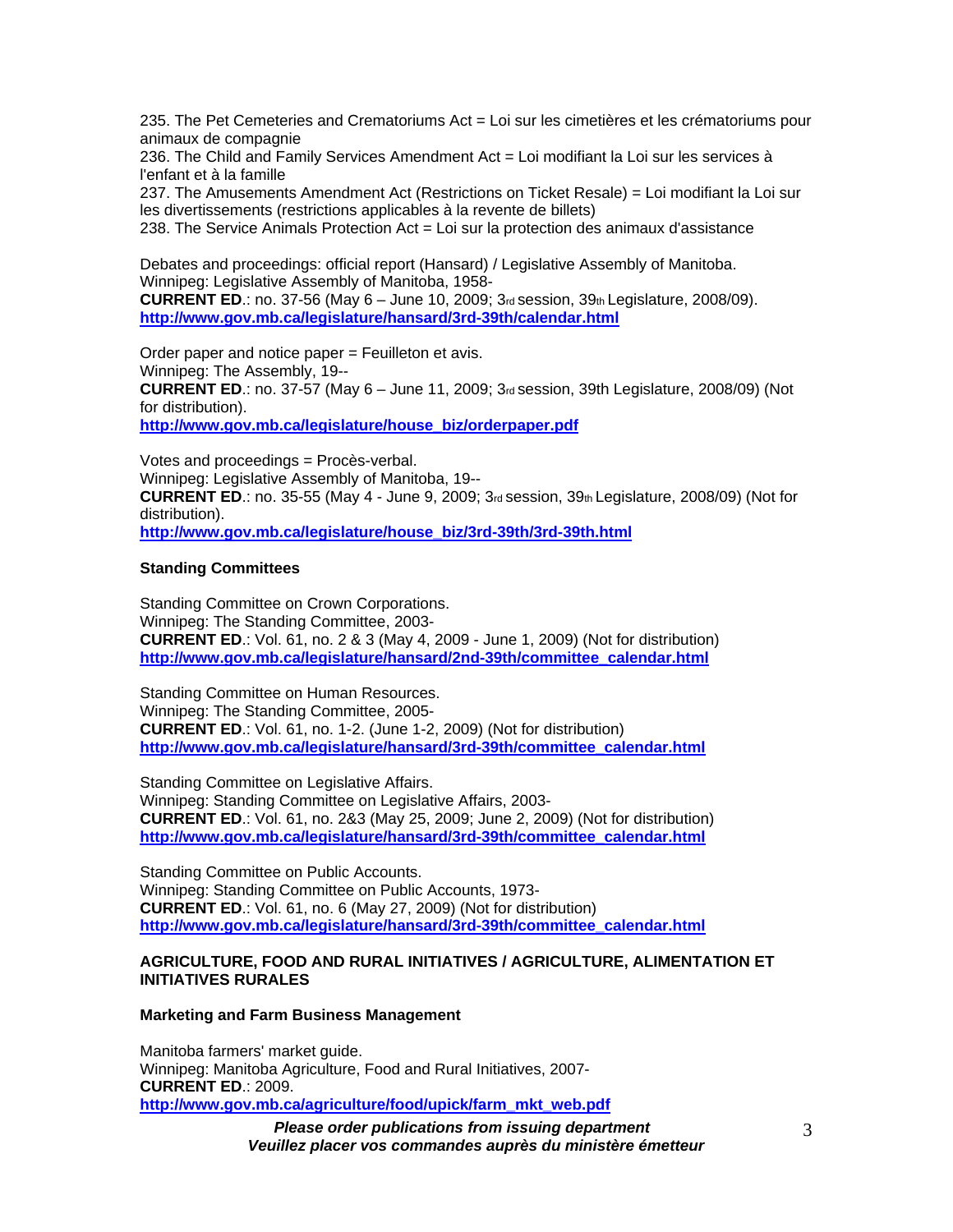U-pick vegetables, market gardens and roadside stands. Winnipeg: Manitoba Agriculture, 2008- . **CURRENT ED**.: 2009. **[http://www.gov.mb.ca/agriculture/food/upick/veggie\\_web.pdf](https://www.gov.mb.ca/agriculture/food/upick/veggie_web.pdf)**

# **CHILDREN'S ADVOCATE / PROTECTEUR DES ENFANTS**

Annual report, Manitoba's Children's Advocate = Protecteur des enfants du Manitoba, rapport annuel. Winnipeg: Manitoba Family Services, 1994- **CURRENT ED**.: 2007/08 (S.P. no. 77, 3rd session, 39th Legislature, 2008/09). **[http://www.childrensadvocate.mb.ca/English/Assets/ChildrensAdvocateAnnualReport07-](http://www.childrensadvocate.mb.ca/English/Assets/ChildrensAdvocateAnnualReport07-08-Eng.pdf) [08-Eng.pdf](http://www.childrensadvocate.mb.ca/English/Assets/ChildrensAdvocateAnnualReport07-08-Eng.pdf)**

## **CIVIL SERVICE COMMISSION / COMMISSION DE LA FONCTION PUBLIQUE MANITOBA**

Supplementary information for legislative review: departmental expenditure estimates: Civil Service Commission. Winnipeg: Civil Service Commission, 1983- **CURRENT ED**.: 2009/10. (S.P. no. 59, 3rd session, 39th Legislature 2008/09)

## **COMPETITIVENESS, TRAINING AND TRADE / COMPÉTITIVITÉ, FORMATION PROFESSIONELLE ET COMMERCE**

## **Small Business Development Branch**

Let's talk business: the newsletter of the Canada/Manitoba Business Service Centre = Parlons affaires: bulletin du centre de services aux entreprises Canada-Manitoba. Winnipeg: Canada/Manitoba Business Service Centre, 2000- **CURRENT ED**.: Spring/Summer 2009. Frequency: Irregular. **[http://canadabusiness.ic.gc.ca/servlet/BlobServer?blobcol=urldata&blobheader=applicatio](http://canadabusiness.ic.gc.ca/servlet/BlobServer?blobcol=urldata&blobheader=application/pdf&blobkey=id&blobtable=MungoBlobs&blobwhere=1189796516001) [n/pdf&blobkey=id&blobtable=MungoBlobs&blobwhere=1189796516001](http://canadabusiness.ic.gc.ca/servlet/BlobServer?blobcol=urldata&blobheader=application/pdf&blobkey=id&blobtable=MungoBlobs&blobwhere=1189796516001)**

## **CONSERVATION**

#### **Administration and Finance**

Supplementary information for legislative review: departmental expenditure estimates: Sustainable Development Innovations Fund. Winnipeg: Sustainable Development Innovations Fund, Manitoba Conservation, 1993- **CURRENT ED**.: 2009/10. (S.P. no. 52, 3rd session, 39th Legislature 2008/09)

#### **Environmental Stewardship**

Operating and renewal plan... Pine Falls, Man.: Tembec Forest Resource Management, 2001- **CURRENT ED**.: 2009/10. (Not for distribution) (Available for viewing at Public Registry locations)

# **Crown Lands Assistant Deputy Ministers Committee**

Interdepartmental operational crown land plans... Winnipeg: The Committee, 1977- Not for distribution. For information purposes only. **CURRENT ED**.: 2009.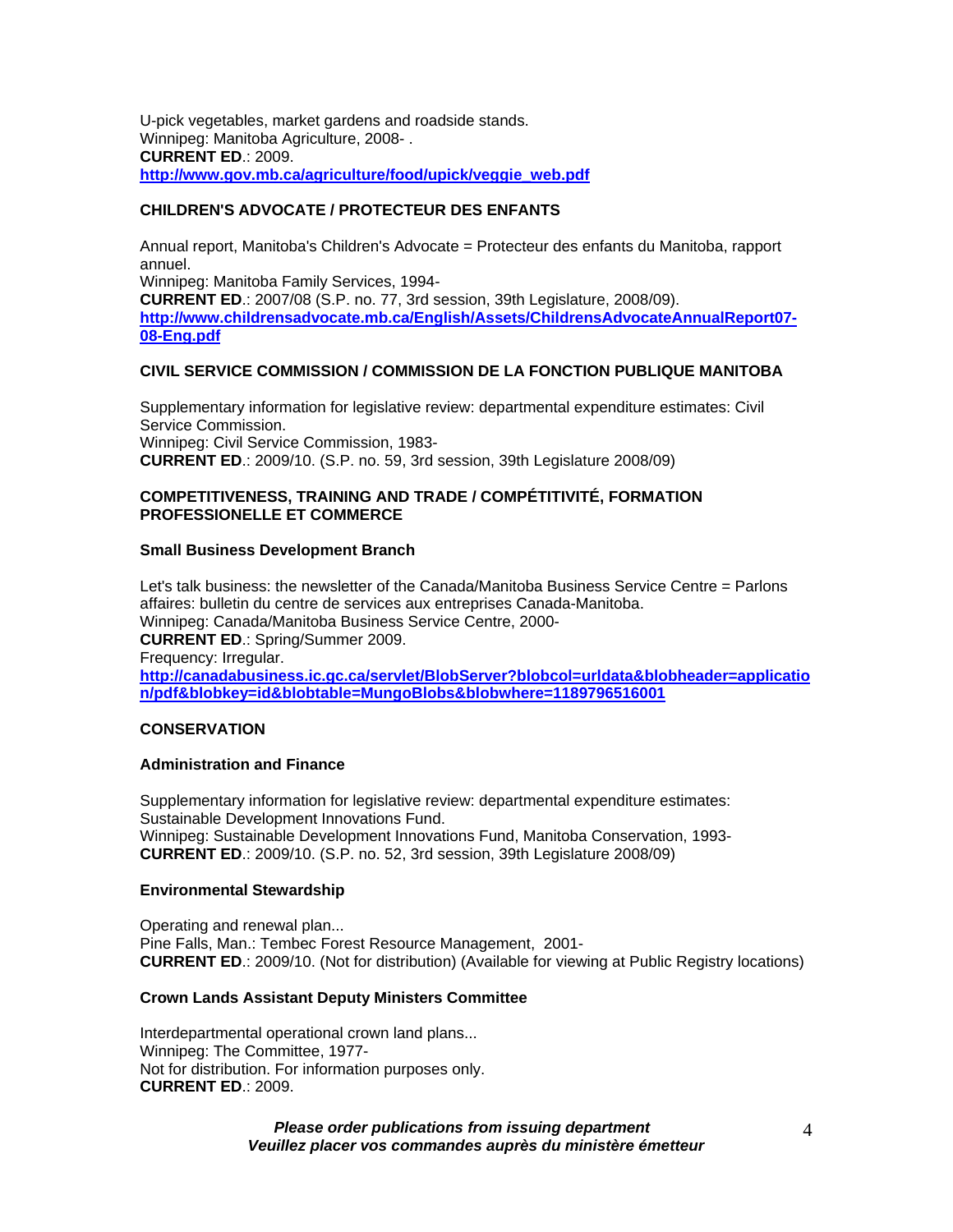#### **Headquarters Operations**

Manitoba firearm incidents report: hunting and non-hunting. Winnipeg: Hunter and Firearm Safety Program, Manitoba Natural Resources, 1980- **CURRENT ED**.: 2008.

#### **Sustainable Development Innovations Fund**

## **CROWN CORPORATIONS COUNCIL / CONSEIL DES CORPORATIONS DE LA COURONNE**

Annual report, Manitoba Crown Corporations Council. Winnipeg: Crown Corporations Council,1989- . Also published in French under title: Rapport annuel, Conseil des corporations de la Couronne. **CURRENT ED**.: 2008 (S.P. no. 81, 39th Legislature, 3rd Session, 2008/09). **<http://www.crowncc.mb.ca/2008/CCC08ARe.pdf>**

Rapport annuel, Conseil des corporations de la Couronne. Winnipeg: Conseil des corporations de la Couronne, 2001- Aussi publié en anglais sous le titre: Crown Corporations Council annual report. **ÉD. RÉCENTE**: 2008. **<http://www.crowncc.mb.ca/2008/CCC08ARf.pdf>**

Quarterly report, Manitoba Crown Corporations Council. Winnipeg: the Council, 1990- Also available in French under title: Rapport trimestriel. **CURRENT ED**.: 1st quarter report 2009. **<http://www.crowncc.mb.ca/>**

Rapport trimestriel, Manitoba Conseil des corporations de la Couronne. Winnipeg: le Conseil, 2002- Aussi publié en anglais sous le titre: Quarterly report. **ÉD. RÉCENTE**: premier trimestre 2009. **<http://www.crowncc.mb.ca/>**

Supplementary information for legislative review: departmental expenditure estimates: Manitoba Conservation. Winnipeg: Manitoba Conservation, 2000- **CURRENT ED**.: 2009/10. (S.P. no. 53, 3rd session, 39th Legislature 2008/09)

#### **CULTURE, HERITAGE, TOURISM AND SPORT / CULTURE, PATRIMOINE, TOURISME ET SPORT**

#### **Film Classification Board**

Monthly report... Winnipeg: Manitoba Culture, Heritage, Tourism and Sport, Film Classification Board, 1983- Frequency: Monthly **CURRENT ED**.: May 2009.

Selected new titles: recent additions to the Library collection. Winnipeg: Manitoba Legislative Library, Manitoba Culture, Heritage, Tourism and Sport, 1984 – **CURRENT ED**.: June/July/August 2009. Frequency: Monthly during session **[http://www.gov.mb.ca/chc/leg-lib/esnt.html](https://www.gov.mb.ca/chc/leg-lib/esnt.html)**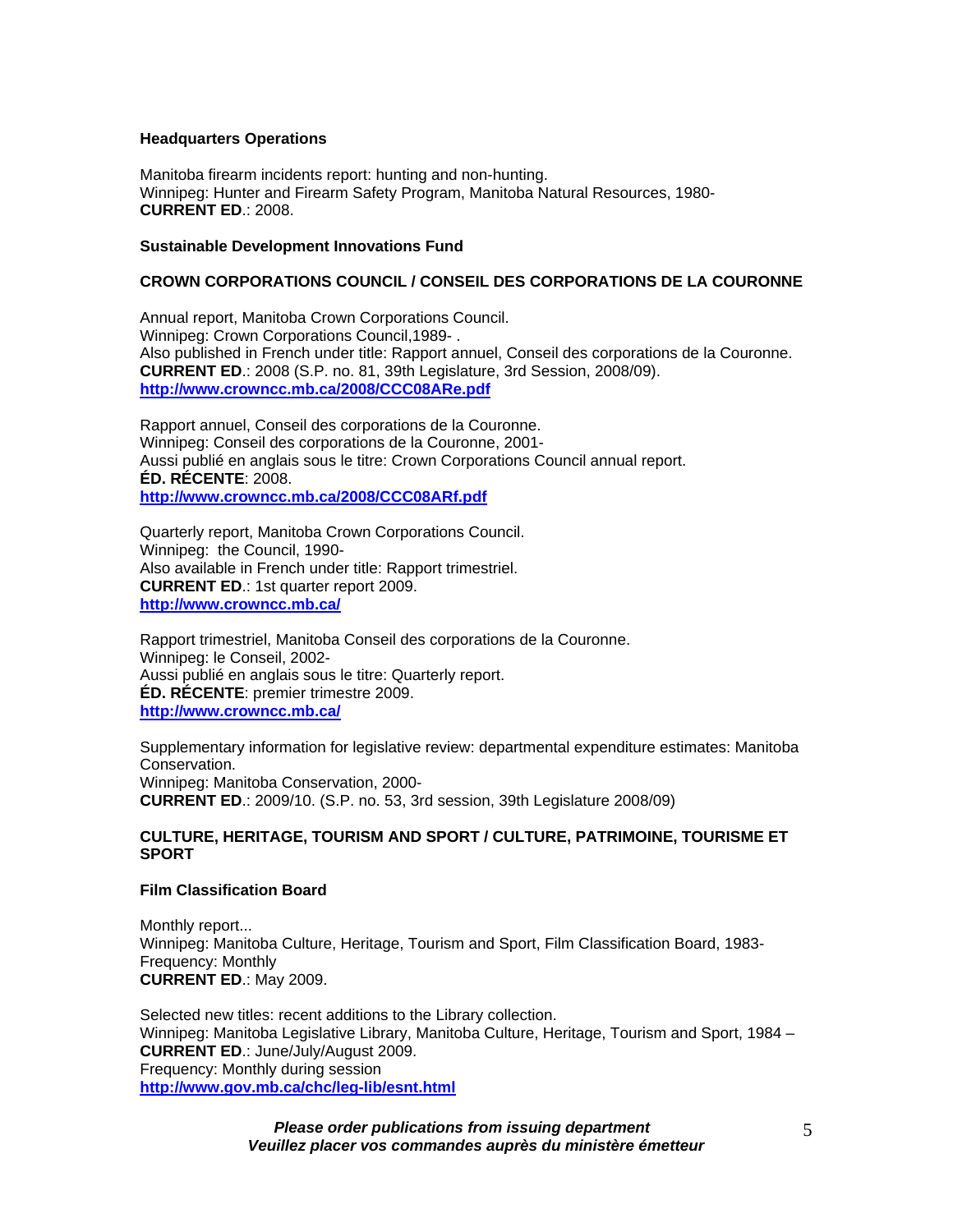# **EDUCATION, CITIZENSHIP AND YOUTH / ÉDUCATION, CITOYENNETÉ ET JEUNESSE**

#### **Bureau de l'éducation française**

Éducation Manitoba. Winnipeg: Éducation et jeunesse Manitoba, Bureau de l'éducation française, 2002- **ÉD. RÉCENTE**.: Vol. 7, no. 3 (Mai 2009). Fréquence: Trimestriel <http://www.edu.gov.mb.ca/m12/bulletin/index.html>

## **Schools' Finance Branch / Direction des finances des écoles**

FRAME report: actual. Winnipeg: Manitoba Education and Training, Schools' Finance Branch, 1993- Also published in French under title: Rapport sur le système comptable FRAME chiffres réels. **CURRENT ED**.: 2006/07. **[http://www.edu.gov.mb.ca/k12/finance/frame\\_report/index.html](http://www.edu.gov.mb.ca/k12/finance/frame_report/index.html)**

Rapport sur le système comptable FRAME chiffres réels de... . Winnipeg: Direction des finances des écoles, Éducation et formation professionnelle Manitoba, 1995-

Aussi publié en anglais sous le titre: FRAME report: actual. **ÉD. RÉCENTE**: 2006/07. **[http://www.edu.gov.mb.ca/frpub/stat/frame\\_rap\\_fin/docs/frame\\_reels\\_06-07.pdf](http://www.edu.gov.mb.ca/frpub/stat/frame_rap_fin/docs/frame_reels_06-07.pdf)**

Rapport sur le système comptable FRAME budget... Winnipeg: Éducation et formation professionnelle Manitoba, Direction des finances des écoles, 1996- . Aussi publié en anglais sous le titre: FRAME report: budget. **ÉD RÉCENTE**: 2008/09. **[http://www.edu.gov.mb.ca/frpub/stat/frame\\_rap\\_fin/docs/frame\\_06-07.pdf](http://www.edu.gov.mb.ca/frpub/stat/frame_rap_fin/docs/frame_06-07.pdf)**

Rapport des effectifs scolaires et des élèves transportés. Winnipeg: Éducation et formation professionnelle Manitoba, Directions des finances des écoles, 1996- Aussi publié en anglais sous le titre: Enrolment report. **ÉD. RÉCENTE**: 30 septembre 2008

**<http://www.edu.gov.mb.ca/m12/stat-fin/rapinscrip.html>**

#### **MB4Youth Advisory Council / Conseil consultatif sur la jeunesse**

Our opportunities are here! Winnipeg: Manitoba Education, Citizenship and Youth, MB4Youth Advisory Council, 2008- Also published in French under title: Nos possibilités sont ici! **CURRENT ED**.: Spring 2009. Frequency: Irregular **<http://www.edu.gov.mb.ca/youth/MB4YouthNewsletter.pdf>**

Nos possibilités sont ici! Winnipeg: Éducation, Citoyenneté et Jeunesse Manitoba, 2008- Aussi publié en anglais sous le titre: Our opportunities are here! **ÉD. RÉCENTE**: Printemps 2009. Fréquence: Irrégulier **[http://www.edu.gov.mb.ca/youth/MB4YouthNewsletter\\_fr.pdf](http://www.edu.gov.mb.ca/youth/MB4YouthNewsletter_fr.pdf)**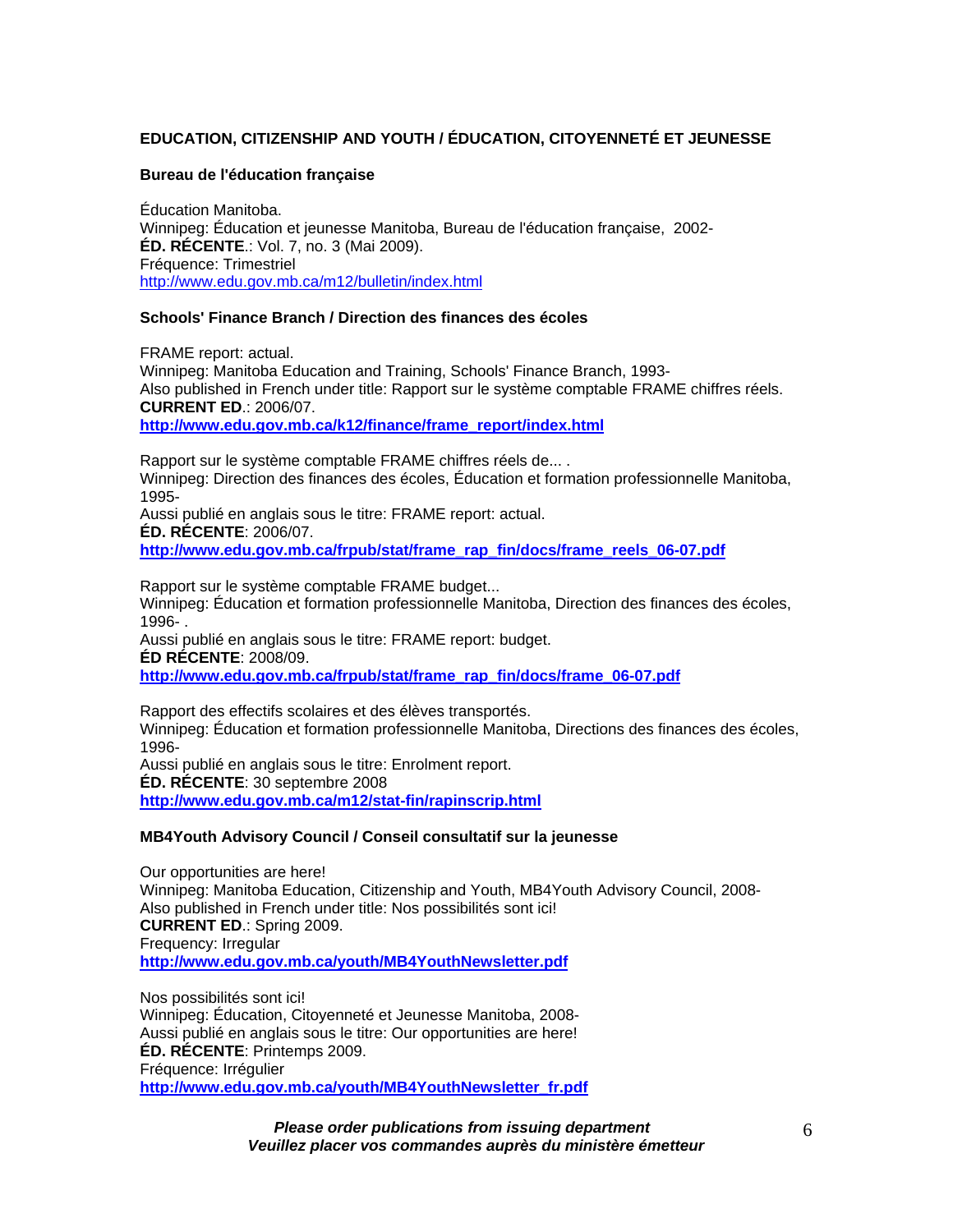#### **Teachers' Retirement Allowances Fund Board**

Annual report, Teachers' Retirement Allowances Fund Board. Winnipeg: Teachers' Retirement Allowances Fund Board, 1949 **CURRENT ED**.: 2008 (S.P. no. 79, 39th Legislature, 3rd Session, 2008/09) **<http://www.traf.mb.ca/resource/File/2008AnnualReportWeb.pdf>**

Teachers' Retirement Allowances Fund [overview]. Winnipeg: Teachers' Retirement Allowances Fund Board, 2007- Also published in French under title: Teachers' Retirement Allowances Fund, vue d'ensemble. **CURRENT ED**.: 2007 (Not for distribution. Print from Internet) **[http://www.traf.mb.ca/resource/File/2007\\_Overview\\_Presentation\(2\).pdf](http://www.traf.mb.ca/resource/File/2007_Overview_Presentation(2).pdf)**

Teachers' Retirement Allowances Fund [vue d'ensemble]. Winnipeg: Teachers' Retirement Allowances Fund Board, 2007- Aussie publié en anglais sous le titre: Teachers' Retirement Allowances Fund annual report overview. **ÉD RÉCENTE**.: 2007 (À ne pas distribuer. S'il vous plaît imprimer à partir d'Internet). **[http://www.traf.mb.ca/resource/File/2007\\_Overview\\_Presentation\\_French.pdf](http://www.traf.mb.ca/resource/File/2007_Overview_Presentation_French.pdf)**

## **FAMILY SERVICES AND HOUSING / SERVICES À LA FAMILLE ET LOGEMENT MANITOBA**

Community engagement framework / prepared by Audrey McIlraith. Winnipeg: Manitoba Family Services and Housing, 2008.- 42 pages Also available in French under title: Cadre de participation communautaire. **[http://www.gov.mb.ca/fs/ce/pubs/community\\_engagement\\_framework\\_May08.pdf](https://www.gov.mb.ca/fs/ce/pubs/community_engagement_framework_May08.pdf)**

Cadre de participation communautaire. Winnipeg: Services à la famille et Logement Manitoba, 2008. 47 pages (À ne pas distribuer. S'il vous plaît imprimer á partir d'Internet) **[http://www.gov.mb.ca/fs/ce/pubs/community\\_engagement\\_framework\\_May08\\_fr.pdf](https://www.gov.mb.ca/fs/ce/pubs/community_engagement_framework_May08_fr.pdf)**

#### **Family Violence Prevention Program / Programme de prévention de la violence familiale**

Domestic violence destroys families: maybe it's someone you know. Winnipeg: Manitoba Family Services and Housing, 2008. 1 brochure **[http://www.gov.mb.ca/fs/fvpp/pubs/brochure.pdf](https://www.gov.mb.ca/fs/fvpp/pubs/brochure.pdf)**

Family violence and the workplace, it's everyone's business: an employer's toolkit = La violence familiale et le milieu de travail, c'est l'affaire de tous: trousse de l'employeur. Winnipeg: Manitoba Family Services and Housing, Family Violence Prevention Program, 2009. 15 brochures

**[http://www.gov.mb.ca/fs/fvpp\\_toolkit/](https://www.gov.mb.ca/fs/fvpp_toolkit/)**

## **Financial and Administrative Services**

Supplementary information for legislative review: departmental expenditure estimates: Manitoba Family Services and Housing.

Winnipeg: Manitoba Family Services and Housing, 2000-

**CURRENT ED**.: 2009/10. (S.P. no. 54, 3rd session, 39th Legislature 2008/09)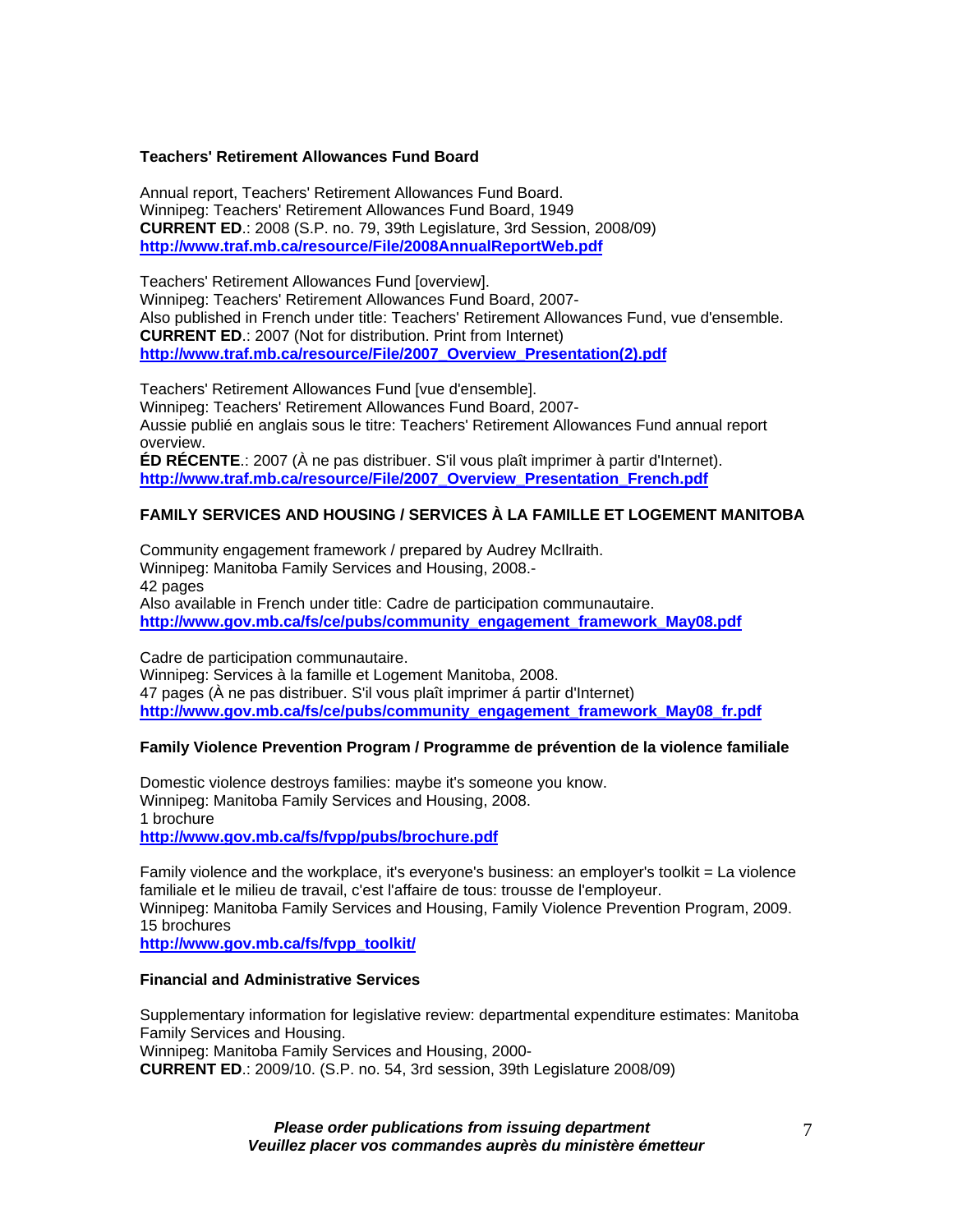#### **Services for Persons with Disabilities / Division des services aux personnes handicapées**

Entente sur le marché du travail visant les personnes handicapées, rapport sur l'EMPTH. Winnipeg: Services à la famille et Logement Manitoba, 2004- Aussi publié en anglais sous le titre: LMAPD report. **ÉD. RÉCENTE**: 2007/08.

# **FINANCE / FINANCES**

Section 20 of The Public Officers Act, Province of Manitoba. Winnipeg: Manitoba Finance, 1996- **CURRENT ED**.: 2008 (I.P. no. 24, 3rd session, 39th Legislature, 2008/09)

#### **Federal-Provincial Relations and Research**

Manitoba economic highlights / prepared by the Manitoba Dept. of Finance. Winnipeg: Manitoba Finance, 2009. **CURRENT ED**.: May 20, 2009 (Not for distribution. Print from Internet). **[http://www.gov.mb.ca/finance/pdf/highlights.pdf](https://www.gov.mb.ca/finance/pdf/highlights.pdf)**

#### **FRANCOPHONE AFFAIRS SECRETARIAT / SECRÉTARIAT AUX AFFAIRES FRANCOPHONES**

Report on French language services = Rapport sur les services en langue française. Winnipeg: Francophone Affairs Secretariat, 1999- **CURRENT ED**.: 2007/08. **[http://www.gov.mb.ca/fls-slf/pdf/fls\\_bilingual\\_report08.pdf](https://www.gov.mb.ca/fls-slf/pdf/fls_bilingual_report08.pdf)**

#### **Treasury Board Secretariat**

Supplementary information for legislative review: departmental expenditure estimates: employee pensions and other costs. Winnipeg: Manitoba Finance, 2000- **CURRENT ED**.: 2009/10. (S.P. no. 61, 3rd session, 39th Legislature 2008/09)

Supplementary information for legislative review: departmental expenditure estimates: enabling appropriations and other appropriations. Winnipeg: Manitoba Finance, 1995- **CURRENT ED**.: 2009/10. (S.P. no. 60, 3rd session, 39th Legislature, 2008/09)

Supplementary information for legislative review: revenue estimates. Winnipeg: Manitoba Finance, 1987- **CURRENT ED**.: 2009/10. (S.P. no. 80, 3rd session, 39th Legislature, 2008/09) **[http://www.gov.mb.ca/finance/pdf/rev\\_supp\\_09.pdf](https://www.gov.mb.ca/finance/pdf/rev_supp_09.pdf)**

# **HEALTH AND HEALTHY LIVING / SANTÉ ET VIE SAINE**

#### **Regional Health Authority - Central Manitoba Inc.**

Supplementary information for legislative review: departmental expenditure estimates: Manitoba Health and Healthy Living. Winnipeg: Manitoba Health and Healthy Living, 2007- **CURRENT ED**.: 2009/10 (S.P. no. 49, 3rd session 39th Legislature 2008/09)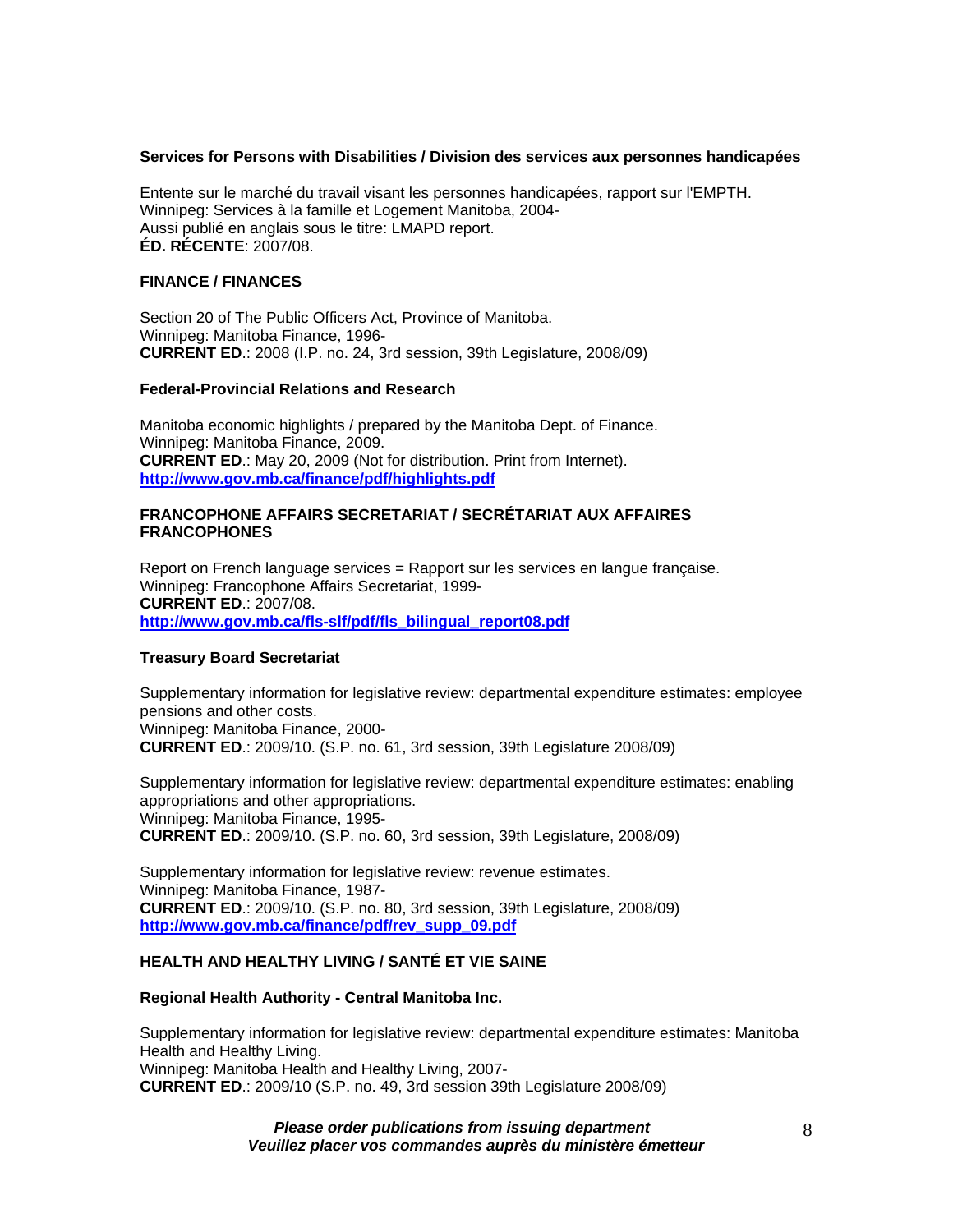Healthy as can be!  $=$  En pleine forme! Southport, Man.: Regional Health Authority, Central Manitoba Inc., 2004- **CURRENT ED**.: May 2009. Frequency: Quarterly **<http://www.rha-central.mb.ca/data/newsletters/90/Spring%202009.pdf>**

# **HEALTHY CHILD MANITOBA / ENFANTS EN SANTÉ MANITOBA**

Supplementary information for legislative review: departmental expenditure estimates: Healthy Child Manitoba. Winnipeg: Manitoba Healthy Child Manitoba, 2000- **CURRENT ED**.: 2009/10. (S.P. no. 56, 3rd session, 39th Legislature 2008/09)

## **INTERGOVERNMENTAL AFFAIRS / AFFAIRES INTERGOUVERNEMENTALES**

Supplementary information for legislative review: departmental expenditure estimates: Manitoba Intergovernmental Affairs. Winnipeg: Manitoba Intergovernmental Affairs, 2000-2003, 2006-. **CURRENT ED**.: 2009/10 (S.P. no. 58, 3rd session, 39th Legislature 2008/09)

#### **Community Planning and Development**

Provincial land use policies: draft for consultation. Winnipeg: Intergovernmental Affairs, 2009. 63 pages (Not for distribution. Print from Internet) **[http://www.gov.mb.ca/ia/plups/pdf/draft.pdf](https://www.gov.mb.ca/ia/plups/pdf/draft.pdf)**

#### **JUSTICE**

## **Chief Medical Examiner**

The Provincial Court of Manitoba in the matter of The Fatality Inquiries Act and in the matter of Darlene Rose Owens, deceased / Janice L. leMaistre, Provincial Judge. Winnipeg: Provincial Court of Manitoba, 2009. 29 pages (Not for distribution: print from Internet) **[http://www.manitobacourts.mb.ca/pdf/owens\\_inquest\\_report.pdf](https://www.manitobacourts.mb.ca/pdf/owens_inquest_report.pdf)**

#### **Courts Division**

The Provincial Court of Manitoba, annual report = La cour provinciale du Manitoba. Winnipeg: Manitoba Justice, 2003- **CURRENT ED**.: 2007-08 (S.P. no. 75, 39th Legislature, 3rd Session, 2008/08) **[http://www.manitobacourts.mb.ca/pdf/annual\\_report\\_2007-2008.pdf](https://www.manitobacourts.mb.ca/pdf/annual_report_2007-2008.pdf)**

#### **Helen Betty Osborne Memorial Foundation**

Annual report, Helen Betty Osborne Memorial Foundation. Winnipeg: Manitoba Justice, 2002- **CURRENT ED**.: 2007/08 (S.P. no. 76, 3rd Session 39th Legislature, 2008/09)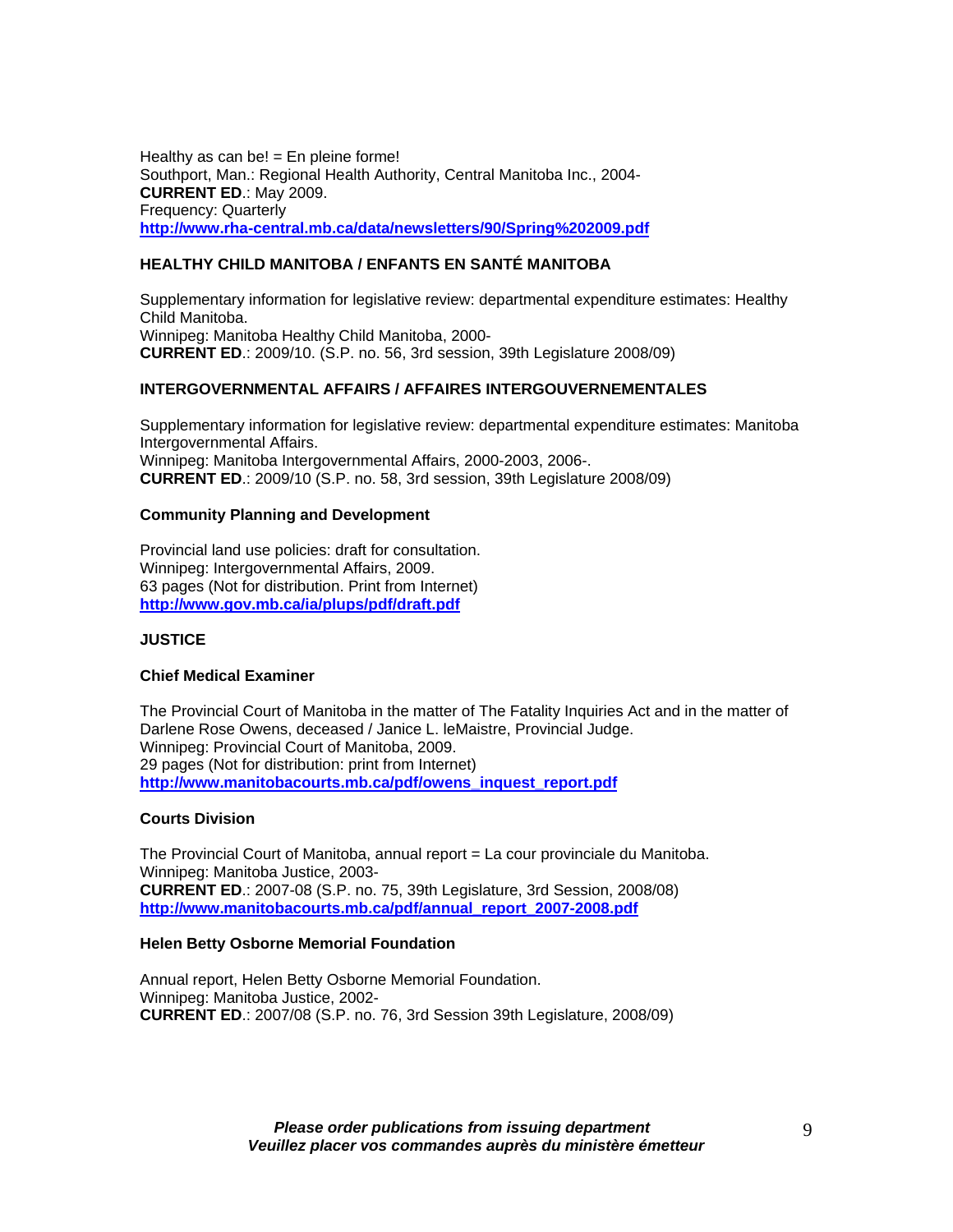#### **Manitoba Human Rights Commission / Commission des droits de la personne du Manitoba**

MHR connections. Winnipeg: Manitoba Human Rights Commission, 2001- Also published in French under title: Connexions. **CURRENT ED**.: Vol. 9 no. 5 (May 2009). Frequency: Monthly **[http://www.gov.mb.ca/hrc/english/publications/newsletter/](https://www.gov.mb.ca/hrc/english/publications/newsletter/)**

MHR Connexions. Winnipeg: Commission des droits de la personne du Manitoba, 2001- Aussi publié en anglais sous le titre: MHR connections. **ÉD RÉCENTE**: Vol. 9 no. 4 (Avril 2009). Fréquence: Mensuel **[http://www.gov.mb.ca/hrc/francais/publications/bulletin/index.html](https://www.gov.mb.ca/hrc/francais/publications/bulletin/index.html)**

## **LABOUR AND IMMIGRATION / TRAVAIL ET IMMIGRATION**

#### **Financial and Administrative Services**

Supplementary information for legislative review: departmental expenditure estimates: Manitoba Labour and Immigration. Winnipeg: Manitoba Labour and Immigration, 2001- **CURRENT ED**.: 2009/10. (S.P. no. 55, 3rd session, 39th Legislature, 2008/09)

#### **Labour Management Review Committee**

Report of the Manitoba Labour Management Review Committee: sections 87.1 to 87.3 of The Labour Relations Act. Winnipeg: the Committee, 2002- **CURRENT ED**.: March 2, 2009.

# **MANITOBA BUREAU OF STATISTICS / BUREAU DE STATISTIQUES DU MANITOBA**

2009 Manitoba business conditions survey: manufacturers and exporters. Winnipeg: Manitoba Bureau of Statistics, 2009. 34 pages Series: MBS; 2009-3-8 Price: \$50.00.

Consumer price index report. Winnipeg: Manitoba Bureau of Statistics, 1987- Frequency: Monthly **CURRENT ED**.: April 2009.

Labour force statistics report. Winnipeg: Manitoba Bureau of Statistics, 1987- Frequency: Monthly **CURRENT ED**.: May 2009

Manitoba aboriginal persons: a statistical profile. Winnipeg: Manitoba Bureau of Statistics, 1989- **CURRENT ED**.: 2006 (May 2009) (Price: \$50.00).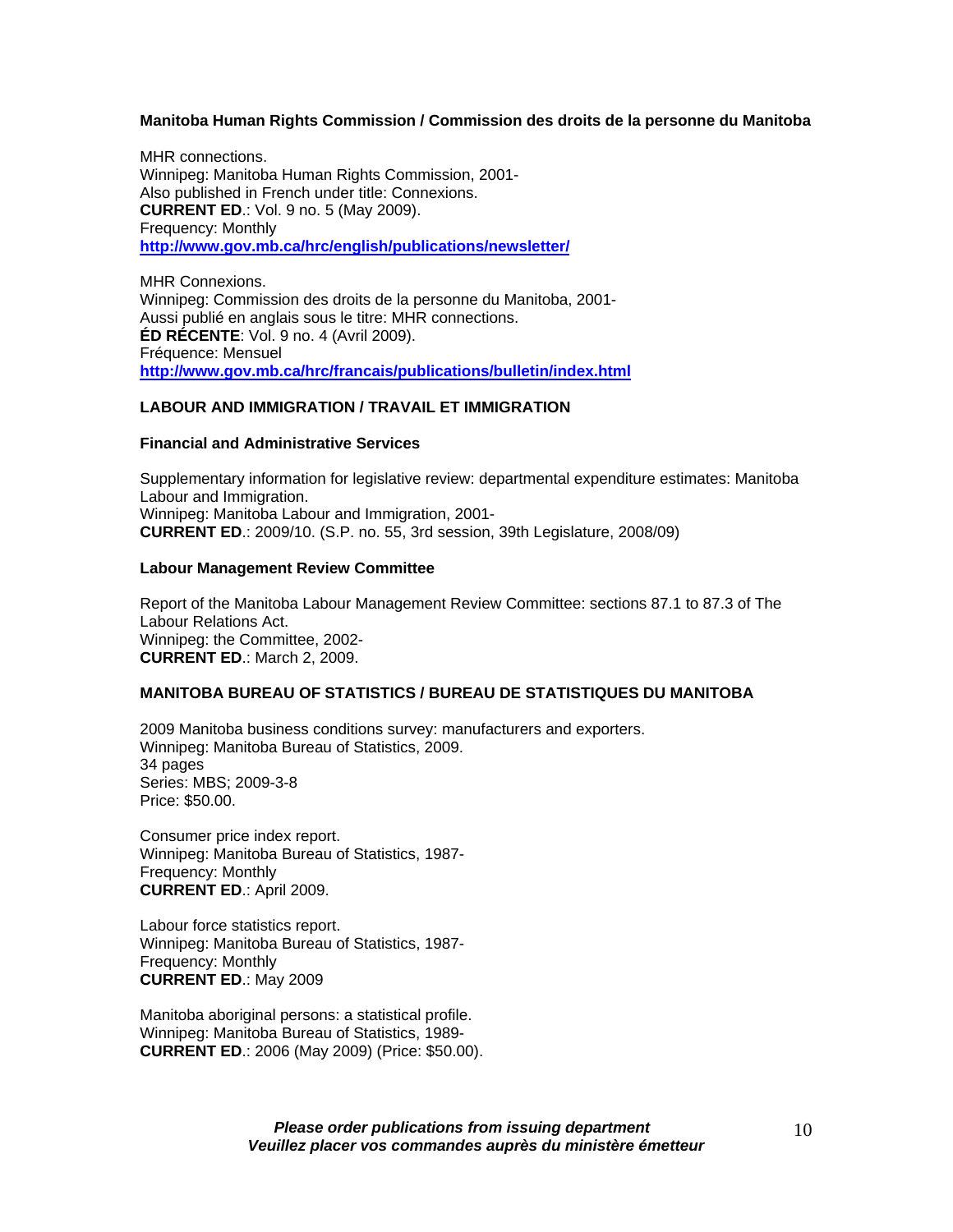Manitoba economic regions: socio-economic profiles. Winnipeg: Manitoba Bureau of Statistics, 1988- **CURRENT ED**.: 2006 (executive summary) (Not for distribution, print from Internet) **[http://www.gov.mb.ca/asset\\_library/en/statistics/demographics/mbs2008\\_04.pdf](https://www.gov.mb.ca/asset_library/en/statistics/demographics/mbs2008_04.pdf)**

Manitoba industry profiles. Winnipeg: Manitoba Bureau of Statistics, 1988- **CURRENT ED**.: preliminary 2008 report. (May 11, 2009) (Price: \$60.00).

Manitoba performance charts: year to date summary as of Dec. 19, 2007. Winnipeg: Manitoba Bureau of Statistics, 2008- 5 pages (Not for distribution. Print from Internet) **[http://www.gov.mb.ca/asset\\_library/en/statistics/econonic\\_summary\\_dec192007.pdf](https://www.gov.mb.ca/asset_library/en/statistics/econonic_summary_dec192007.pdf)**

Manitoba trade update. Winnipeg: Manitoba Bureau of Statistics, 1995- **CURRENT ED**.: First Quarter 2009. (May 28, 2009) Subscription: \$50.00 per year.

Manitoba's future population growth, 2009 to 2028: a conservative view. Winnipeg: Manitoba Bureau of Statistics, 2008. 3 leaves (Not for distribution. Print from Internet). **[http://www.gov.mb.ca/asset\\_library/en/statistics/demographics/mbs2008\\_prelim\\_projectio](https://www.gov.mb.ca/asset_library/en/statistics/demographics/mbs2008_prelim_projections.pdf) [ns.pdf](https://www.gov.mb.ca/asset_library/en/statistics/demographics/mbs2008_prelim_projections.pdf)**

Manitoba's population trends: past, present and future. Winnipeg: Manitoba Bureau of Statistics, 2008. 7 leaves (Not for distribution. Print from Internet). **[http://www.gov.mb.ca/asset\\_library/en/statistics/demographics/de\\_popn](https://www.gov.mb.ca/asset_library/en/statistics/demographics/de_popn-qrt_mbs3a6_n.pdf)[qrt\\_mbs3a6\\_n.pdf](https://www.gov.mb.ca/asset_library/en/statistics/demographics/de_popn-qrt_mbs3a6_n.pdf)**

Population increase and economic growth: what are the impacts? Winnipeg: Manitoba Bureau of Statistics, 2008. 3 leaves (Not for distribution. Print from Internet) **[http://www.gov.mb.ca/asset\\_library/en/statistics/demographics/pop\\_impacts.pdf](https://www.gov.mb.ca/asset_library/en/statistics/demographics/pop_impacts.pdf)**

Summary of current economic indicators. Winnipeg: Manitoba Bureau of Statistics, 1987- Frequency: Monthly **CURRENT ED**.: May 2009.

#### **MANITOBA LABOUR MANAGEMENT REVIEW COMMITTEE / COMITÉ D'ÉTUDE DES RELATIONS SYNDICALES-PATRONALES DU MANITOBA**

Annual report, Manitoba Labour Management Review Committee = Comité d'étude des relations syndicales-patronales du Manitoba. Winnipeg: The Committee, 1965- **CURRENT ED**.: 2007 (SP no. 78, 3rd Session, 39th Legislature).

# **MANITOBA PORK COUNCIL / CONSEIL MANITOBAIN DU PORC**

Horizons. Winnipeg: Manitoba Pork Council, 2006- Frequency: Quarterly **CURRENT ED**.: Spring 2009.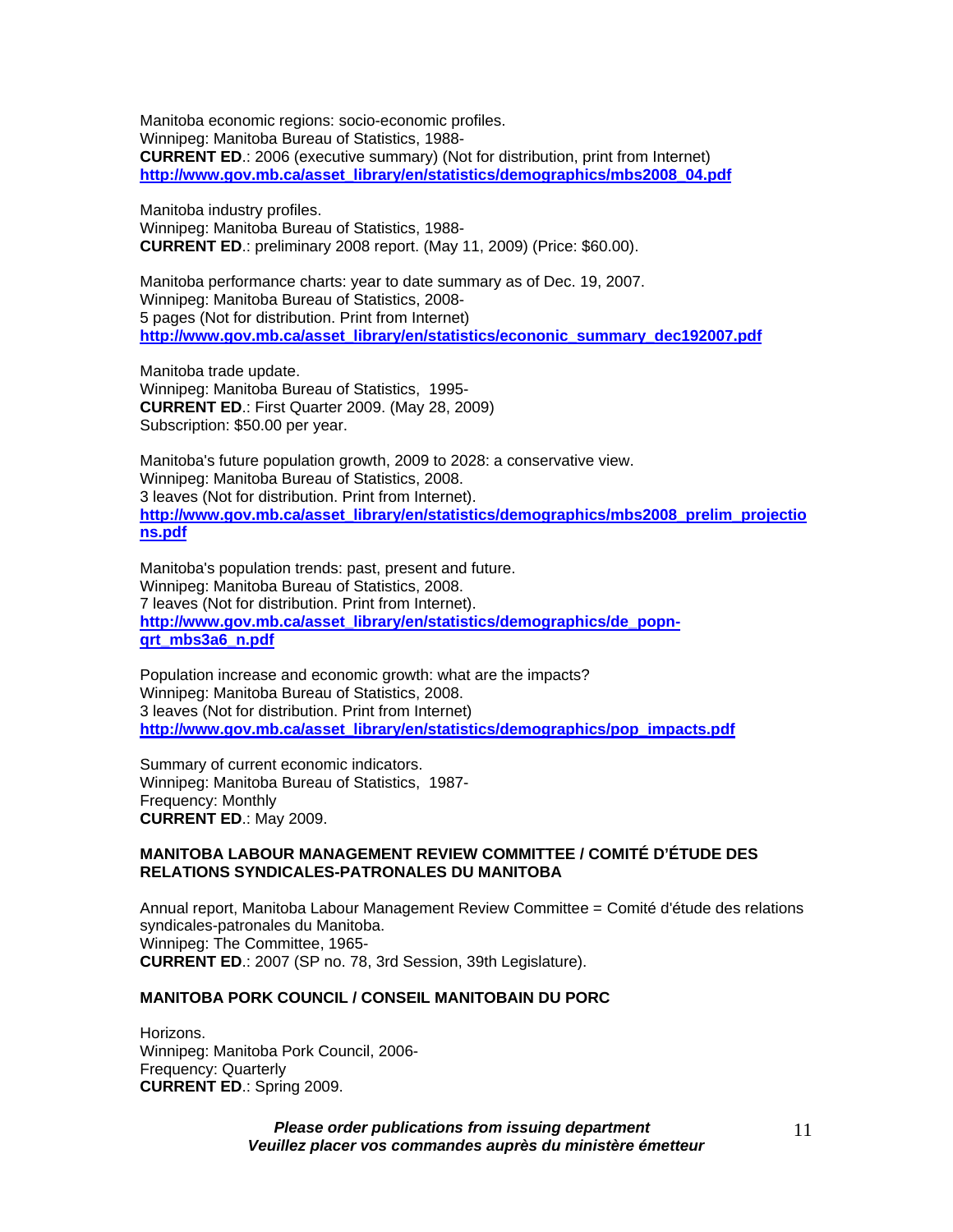## **OMBUDSMAN**

Annual report, Manitoba Ombudsman = Rapport annuel, Manitoba Ombudsman. Winnipeg: Ombudsman Manitoba, 1971- **CURRENT ED**.: 2008 (S.P. no. 64, 3rd session, 39th Legislature, 2008/09) **<http://www.ombudsman.mb.ca/oreports.htm>**

Annual report, Manitoba Ombudsman [electronic resource] = Rapport annuel, Manitoba Ombudsman. Winnipeg: Manitoba Ombudsman, 2005- 1 CD-ROM **CURRENT ED**.: 2008. **<http://www.ombudsman.mb.ca/oreports.htm>**

## **RIVER EAST TRANSCONA SCHOOL DIVISION**

Statement of public sector compensation disclosure of River East Transcona School Division. Winnipeg: River East Transcona School Division, 2005- **CURRENT ED**.: 2008. (Not for Distribution)

## **SCIENCE, TECHNOLOGY, ENERGY AND MINES** / **SCIENCES, TECHNOLOGIE, ÉNERGIE ET MINES**

Supplementary information for legislative review: departmental expenditure estimates: Manitoba Science, Technology, Energy and Mines. Winnipeg: Manitoba Science, Technology, Energy and Mines, 2007- **CURRENT ED**.: 2009/10 (S.P. no. 50, 3rd session, 39th Legislature, 2008/09)

#### **Climate & Green Initiatives**

Aboriginal and northern communities round table discussion on climate change summary. Winnipeg: Manitoba Science, Technology, Energy and Mines, Climate and Green Initiatives Branch, 2007.

3 pages (Not for distribution. Print from Internet).

**[http://www.gov.mb.ca/climateconference2007/pdfs/aboriginal\\_northern\\_round\\_table\\_sum](https://www.gov.mb.ca/climateconference2007/pdfs/aboriginal_northern_round_table_summary.pdf) [mary.pdf](https://www.gov.mb.ca/climateconference2007/pdfs/aboriginal_northern_round_table_summary.pdf)**

Aboriginal and northern communities workshops summary, Manitoba's green future: a dialogue on climate change action and greening Manitoba's economy.

Winnipeg: Manitoba Science, Technology, Energy and Mines, Climate and Green Initiatives Branch, 2007.

3 pages (Not for distribution. Print from Internet).

[http://www.gov.mb.ca/climateconference2007/pdfs/aboriginal\\_and\\_northern\\_communities\\_works](https://www.gov.mb.ca/climateconference2007/pdfs/aboriginal_and_northern_communities_workshop_summary.pdf) [hop\\_summary.pdf](https://www.gov.mb.ca/climateconference2007/pdfs/aboriginal_and_northern_communities_workshop_summary.pdf)

Agriculture community leaders round table discussion on climate change summary. Winnipeg: Manitoba Science, Technology, Energy and Mines, Climate and Green Initiatives Branch, 2007.

3 pages (Not for distribution. Print from Internet).

**[http://www.gov.mb.ca/climateconference2007/pdfs/agriculture\\_leaders\\_round\\_table\\_sum](https://www.gov.mb.ca/climateconference2007/pdfs/agriculture_leaders_round_table_summary.pdf) [mary.pdf](https://www.gov.mb.ca/climateconference2007/pdfs/agriculture_leaders_round_table_summary.pdf)**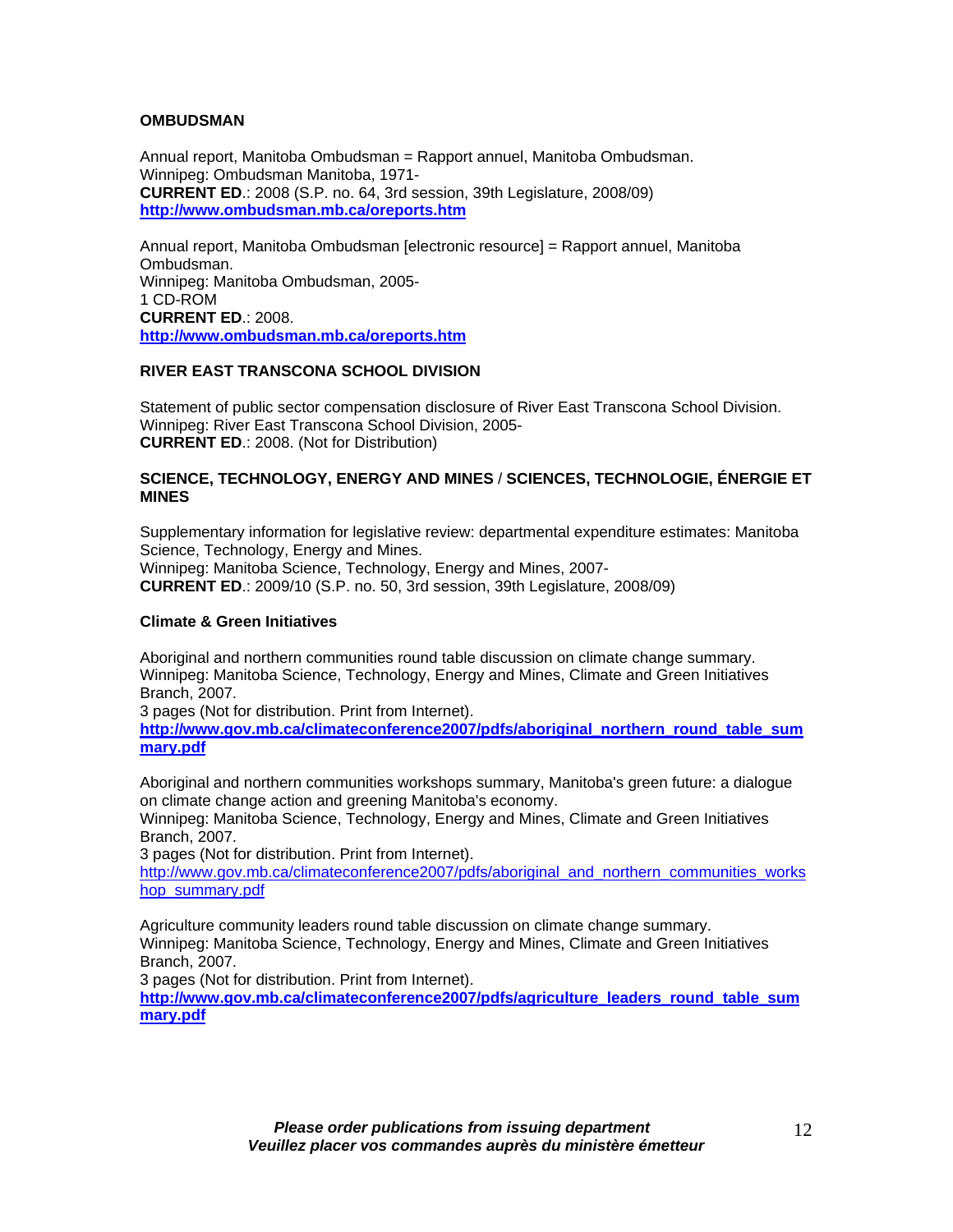Agriculture producer groups round table discussion on climate change summary. Winnipeg: Manitoba Science, Technology, Energy and Mines, Climate and Green Initiatives Branch, 2007.

3 pages (Not for distribution. Print from Internet).

**[http://www.gov.mb.ca/climateconference2007/pdfs/agriculture\\_producers\\_round\\_table\\_su](https://www.gov.mb.ca/climateconference2007/pdfs/agriculture_producers_round_table_summary.pdf) [mmary.pdf](https://www.gov.mb.ca/climateconference2007/pdfs/agriculture_producers_round_table_summary.pdf)**

Agriculture workshops summary, Manitoba's green future: a dialogue on climate change action and greening Manitoba's economy.

Winnipeg: Manitoba Science, Technology, Energy and Mines, Climate and Green Initiatives Branch, 2007.

3 pages (Not for distribution. Print from Internet)

**[http://www.gov.mb.ca/climateconference2007/pdfs/agriculture\\_workshop\\_summary.pdf](https://www.gov.mb.ca/climateconference2007/pdfs/agriculture_workshop_summary.pdf)**

Business sector round table discussion on climate change summary. Winnipeg: Manitoba Science, Technology, Energy and Mines, Climate and Green Initiatives Branch, 2007.

3 pages (Not for distribution. Print from Internet)

**[http://www.gov.mb.ca/climateconference2007/pdfs/business\\_round\\_table\\_summary.pdf](https://www.gov.mb.ca/climateconference2007/pdfs/business_round_table_summary.pdf)**

Business workshops summary, Manitoba's green future: a dialogue on climate change action and greening Manitoba's economy.

Winnipeg: Manitoba Science, Technology, Energy and Mines, Climate and Green Initiatives Branch, 2007.

3 pages (Not for distribution. Print from Internet).

**[http://www.gov.mb.ca/climateconference2007/pdfs/business\\_workshop\\_summary.pdf](https://www.gov.mb.ca/climateconference2007/pdfs/business_workshop_summary.pdf)**

Environmental non-governmental organizations (ENGO)/Academic round table discussion on climate change summary.

Winnipeg: Manitoba Science, Technology, Energy and Mines, Climate and Green Initiatives Branch, 2007.

5 pages (Not for distribution. Print from Internet)

**[http://www.gov.mb.ca/climateconference2007/pdfs/ngo\\_academic\\_round\\_table\\_summary.](https://www.gov.mb.ca/climateconference2007/pdfs/ngo_academic_round_table_summary.pdf) [pdf](https://www.gov.mb.ca/climateconference2007/pdfs/ngo_academic_round_table_summary.pdf)**

Manitoba Round Table for Sustainable Development round table discussion on climate change summary.

Winnipeg: Manitoba Science, Technology, Energy and Mines, Climate and Green Initiatives Branch, 2007.

3 pages (Not for distribution. Print from Internet)

**[http://www.gov.mb.ca/climateconference2007/pdfs/mrtsd\\_round\\_table\\_summary.pdf](https://www.gov.mb.ca/climateconference2007/pdfs/mrtsd_round_table_summary.pdf)**

Municipalities round table discussion on climate change summary.

Winnipeg: Manitoba Science, Technology, Energy and Mines, Climate and Green Initiatives Branch, 2007.

3 pages (Not for distribution. Print from Internet)

**[http://www.gov.mb.ca/climateconference2007/pdfs/municipalities\\_round\\_table\\_summary.p](https://www.gov.mb.ca/climateconference2007/pdfs/municipalities_round_table_summary.pdf) [df](https://www.gov.mb.ca/climateconference2007/pdfs/municipalities_round_table_summary.pdf)**

Municipalities workshops summary, Manitoba's green future: a dialogue on climate change action and greening Manitoba's economy.

Winnipeg: Manitoba Science, Technology, Energy and Mines, Climate and Green Initiatives Branch, 2007.

3 pages (Not for distribution. Print from Internet).

**[http://www.gov.mb.ca/climateconference2007/pdfs/municipalities\\_workshop\\_summary.pdf](https://www.gov.mb.ca/climateconference2007/pdfs/municipalities_workshop_summary.pdf)**